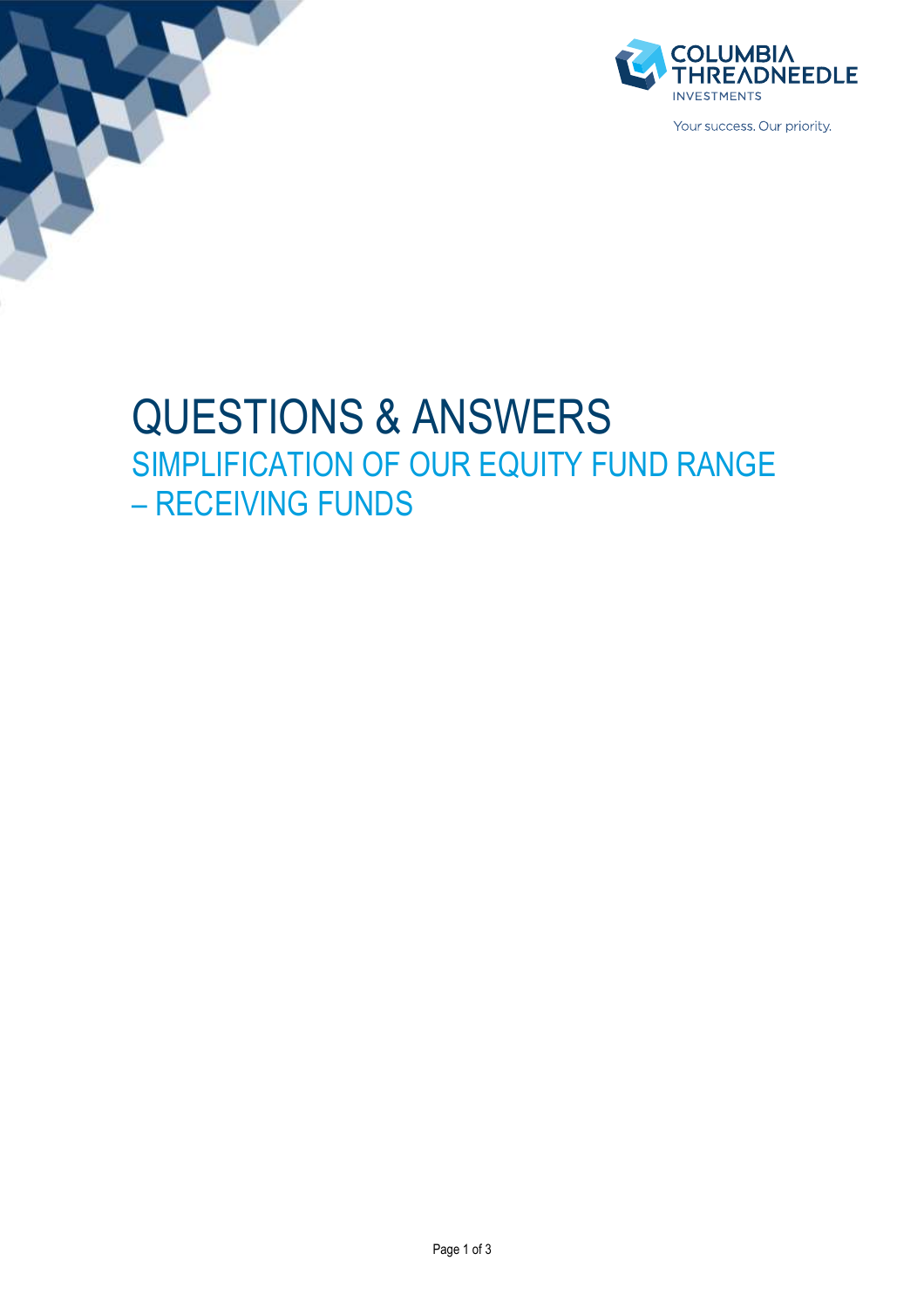We have written to investors in the Receiving Funds to inform them that their fund will be receiving the assets from the Merging Funds. We understand that you may have some questions regarding this and any action you need to take, so have set out to answer them below.

If you have any further questions regarding these changes, please call us on 0800 953 0134\* (8:00am to 6:00pm UK time, Monday to Friday) for UK-based shareholders or +44 (0)1268 464321\* for shareholders outside the UK.

#### **Q: What action do I need to take?**

You don't need to take any action as a result of these changes.

#### **Q: Why are you making the changes?**

This is part of a larger programme of simplifying our range of funds. In this case, we are merging equity funds (Merging Funds) with other Threadneedle funds which are very similar (Receiving Funds).

#### **Q: When are the changes happening?**

The transfer of assets will take place on 12 May 2017.

## **Q: Will my investment be affected?**

No, your investment won't be affected. Your fund will continue to be managed in the same way.

### **Q: Will there be any impact on the fees I pay?**

There will be no change to the annual management charge. However, as the fund will have more investors, the costs will be shared between a bigger pool of investors, so you may see some reduction in the expenses you pay overall.

#### **Q. Will there be any costs to me as a result of the transfer?**

No, there will be no costs to you as a result of the transfer. Columbia Threadneedle Investments will cover all the administration costs relating to these changes.

### **Q. Am I required to vote on the changes?**

No, as an investor in the Receiving Funds you don't need to vote on the changes.

#### **Q: What are my options if I don't agree with the changes?**

- i. You can switch your holding free of charge to another of our UK regulated funds or,
- ii. You can sell your holding.

# **Q. How do I switch or sell?**

To switch or sell your holding, please send us your request by post, fax or telephone, as described in the prospectus for Threadneedle Investment Funds ICVC.

The postal address is Threadneedle Investment Services Ltd, PO Box 10033, Chelmsford, CM99 2AL. The fax number is 0845 113 0274, or you can phone our Client Services Team on 0800 953 0134 for UK-based shareholders or +44 (0)1268 464321 for shareholders outside the UK. Please note that calls may be recorded.

# **Q: Where can I find out more?**